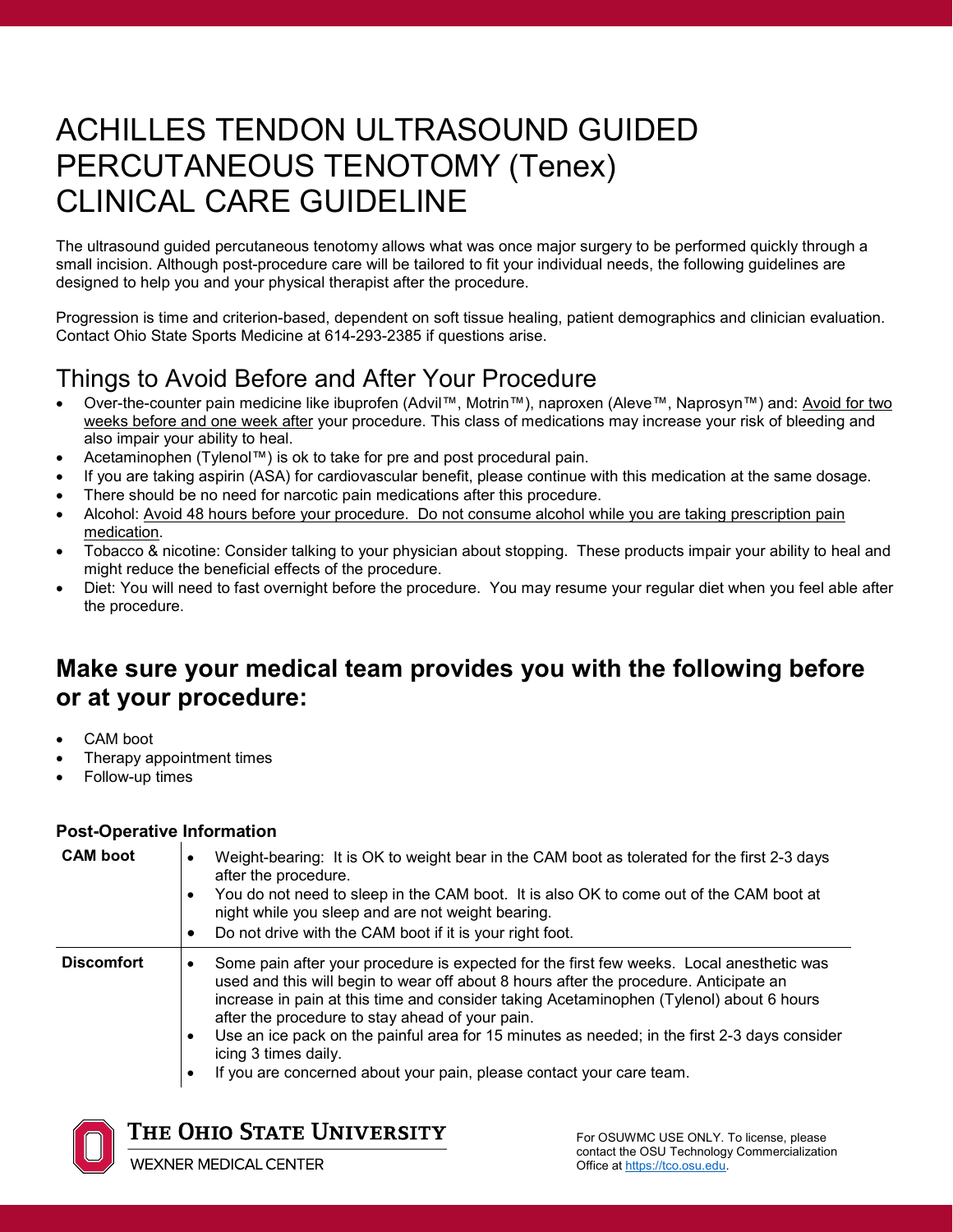| <b>Bandage</b>                         | If a bandage / dressing was applied, remove dressing after 24-48 hours. Replace with<br>simple bandage.<br>Sterile strip bandages can be removed when they begin peeling off or after 7 days. Keep<br>procedure area clean and dry for 1 week after the procedure until your doctor has seen you<br>for your wound check. |
|----------------------------------------|---------------------------------------------------------------------------------------------------------------------------------------------------------------------------------------------------------------------------------------------------------------------------------------------------------------------------|
| <b>Bathing</b>                         | Do not soak/submerge the treatment area in water for 1 week. Showering is OK, but keep<br>incision site covered for the first week.                                                                                                                                                                                       |
| <b>Follow-Up</b><br><b>Appointment</b> | You will be scheduled for follow-up appointments approximately 1 week, 1 month and 3<br>$\bullet$<br>months after your procedure.                                                                                                                                                                                         |
| When to call<br>your Provider          | If you notice increasing redness, warmth, pain, fever, drainage from the wound or other<br>$\bullet$<br>problems that concern you, call Ohio State Sports Medicine (614-293-3600) during normal<br>clinic hours. Otherwise seek care at your local emergency room.                                                        |

### Post-operative Achilles Tendon Care Timeline

Your Rehabilitation will follow these basic principles:

**Phase 1: Inflammation:** 3 - 5 days after procedure, sometimes lasting up to 2 weeks.

Purpose: localize and eliminate damaged tissue so that the body can heal. Pain control and tissue protection Response: Increase in blood flow, permeability of blood vessels, migration of fluid proteins and white blood cells.

**Phase 2: Proliferation:** 1-4 weeks after procedure, sometimes lasting up to 8 weeks.

Purpose: PDGF recruit fibroblasts, synthesize collagen to begin to repair tissue. Controlled loading of the tendon and mechanical stimulation

Response: Davis Law: soft tissue heals according to the manner in which they are being stressed. Rest is contraindicated in this phase.

**Phase 3: Remodeling:** 1 -3 months after procedure.

Purpose: Remodeling, strengthening, improve cellular organization. Response: increased organization of collagen. Tissue and scar maturation.

Please understand that this treatment is not a "quick fix" like a cortisone injection but rather we are trying to cause long term healing of the tendon. Anticipate that it may take up to 3 months to experience improvement in your symptoms.

| Day of your<br>procedure | Plan to have a family member or friend drive you home after your procedure.<br>Bring your CAM boot to your appointment if they were given to you at an earlier time.<br>Activity & Rehab: Protect ankle by resting and keeping it elevated to reduce swelling. |
|--------------------------|----------------------------------------------------------------------------------------------------------------------------------------------------------------------------------------------------------------------------------------------------------------|
| <b>Days 2-4</b>          | Weight-bearing: It is OK to weight bear in the CAM boot<br>$\bullet$<br>Activity & Rehab: Elevate at least 3 times a day to control swelling. Begin gentle non weight<br>bearing ankle active range of motion exercises 3 times per day.                       |
| Days 6 or 7              | Transition out of CAM boot<br>Continue with gentle no weight bearing ankle range of motion exercises                                                                                                                                                           |



THE OHIO STATE UNIVERSITY

**WEXNER MEDICAL CENTER**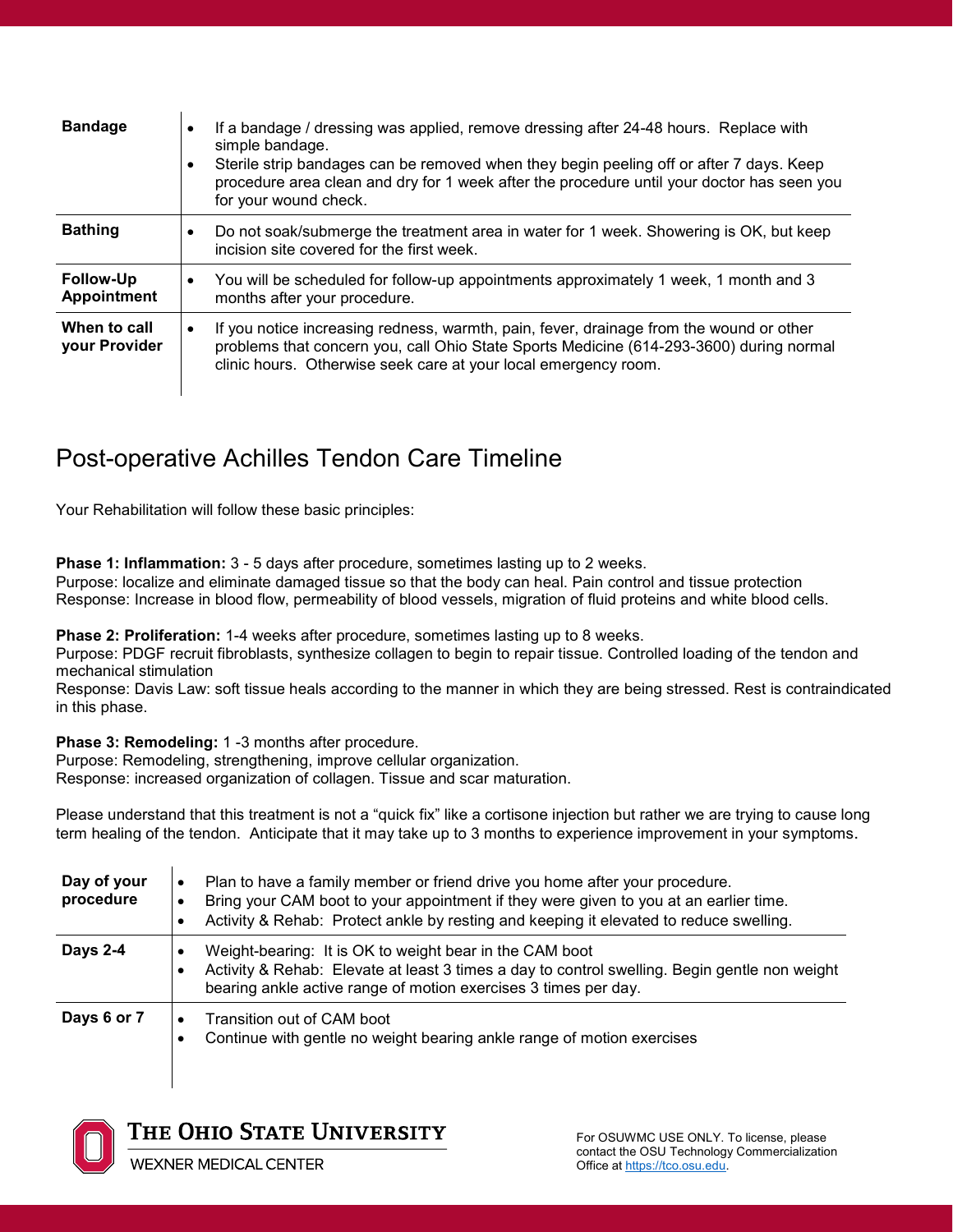|                                                                  | <b>Weight Bearing</b>                                                            | <b>Activity and Rehab</b>                                                                                                                                                                                                                                                                                                                                                                                                                                                                                                                             |
|------------------------------------------------------------------|----------------------------------------------------------------------------------|-------------------------------------------------------------------------------------------------------------------------------------------------------------------------------------------------------------------------------------------------------------------------------------------------------------------------------------------------------------------------------------------------------------------------------------------------------------------------------------------------------------------------------------------------------|
| Progression 1<br>(weeks 1-2)                                     | Transition out of CAM boot<br>$\bullet$<br>Weight bear as tolerated<br>$\bullet$ | Continue ankle range of motion and add ankle<br>$\bullet$<br>inversion, eversion, and dorsiflexion isometrics 3<br>times per day. (No plantar flexion)<br>Manual Therapy: May use soft tissue mobilizations<br>$\bullet$<br>around incision, avoiding direct pressure throughout<br>progressions.                                                                                                                                                                                                                                                     |
| <b>Progression 2</b><br>(weeks 2-4)                              | Ambulate as tolerated<br>$\bullet$                                               | Continue ankle range of motion 3 times per day.<br>$\bullet$<br>Submaximal isometric calf strengthening. i.e<br>Isometric strengthening calf strengthening on shuttle<br>Begin stationary bike.<br>$\bullet$<br>Begin gentle swimming and pool exercise when the<br>$\bullet$<br>wound is healed.                                                                                                                                                                                                                                                     |
| <b>Criteria to</b><br><b>Progress to</b><br><b>Progression 3</b> | <b>Full AROM</b><br>$\bullet$<br>No reactive pain > 24 hours<br>$\bullet$        |                                                                                                                                                                                                                                                                                                                                                                                                                                                                                                                                                       |
| <b>Progression 3</b><br>(weeks 4-6)                              |                                                                                  | Continue ankle range of motion<br>$\bullet$<br>Add gentle Achilles tendon stretching.<br>$\bullet$<br>Progress 4-way ankle strengthening with resistance<br>$\bullet$<br>bands.<br>Initiate general lower extremity strengthening,<br>$\bullet$<br>avoiding large Achilles stretch<br>Initiate PWB calf raises (i.e on shuttle, or with use of<br>$\bullet$<br>uninvolved in standing)<br>PWB soleus strengthening (knee flexion >60<br>$\bullet$<br>degrees) with seated heel raises<br>Begin balance exercises like single-leg stance.<br>$\bullet$ |
| Criteria or<br><b>Progress to</b><br><b>Progression 4</b>        | No reactive pain > 24 hours<br>$\bullet$<br>Normalized gait<br>$\bullet$         |                                                                                                                                                                                                                                                                                                                                                                                                                                                                                                                                                       |
| <b>Progression 4</b><br>(weeks 6-8)                              |                                                                                  | $\bullet$<br>Initiate treadmill walking and elliptical (no<br>incline/resistance)<br>Progress ankle strengthening and stabilization<br>$\bullet$<br>(unstable surfaces)<br>Progress to full WB isolated calf strengthening with<br>$\bullet$<br>knee straight and knee bent                                                                                                                                                                                                                                                                           |
| <b>Criteria to</b><br><b>Progress to</b><br><b>Progression 5</b> | No reactive pain > 24 hours                                                      |                                                                                                                                                                                                                                                                                                                                                                                                                                                                                                                                                       |
| <b>Progression 5</b><br>(weeks 8-10)                             |                                                                                  | Initiate PWB plyos on shuttle<br>$\bullet$<br>Progress general LE strengthening<br>$\bullet$<br>Start calf strengthening past neutral (HR off step) as<br>$\bullet$<br>able.<br>Progress weight with calf strengthening as able.<br>$\bullet$<br>Advance at the discretion of your care team.<br>$\bullet$                                                                                                                                                                                                                                            |
| Criteria to<br><b>Progress to</b><br><b>Progression 6</b>        | No reactive pain > 24 hours                                                      |                                                                                                                                                                                                                                                                                                                                                                                                                                                                                                                                                       |